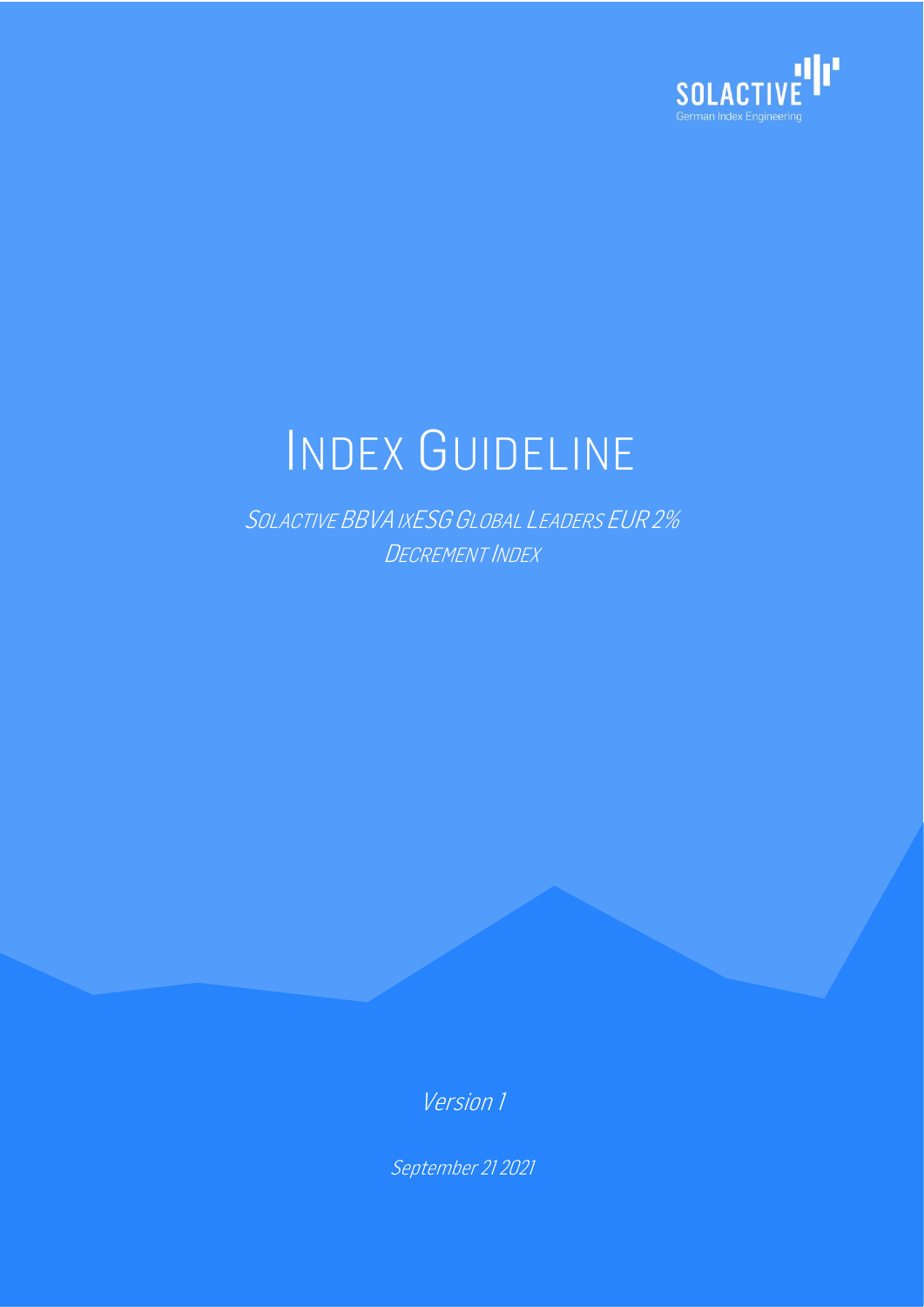# TABLE OF CONTENTS

| 1.   |  |
|------|--|
| 1.1. |  |
| 1.2. |  |
| 1.3. |  |
| 1.4. |  |
| 1.5. |  |
| 2.   |  |
| 2.1. |  |
| 2.2. |  |
| 2.3. |  |
| 3.   |  |
| 3.1. |  |
| 3.2. |  |
| 4.   |  |
| 4.1. |  |
| 4.2. |  |
| 4.3. |  |
| 4.4. |  |
| 4.5. |  |
| 4.6. |  |
| 5.   |  |
| 5.1. |  |
| 5.2. |  |
| 5.3. |  |
| 5.4. |  |
| 5.5. |  |
| 6.   |  |
|      |  |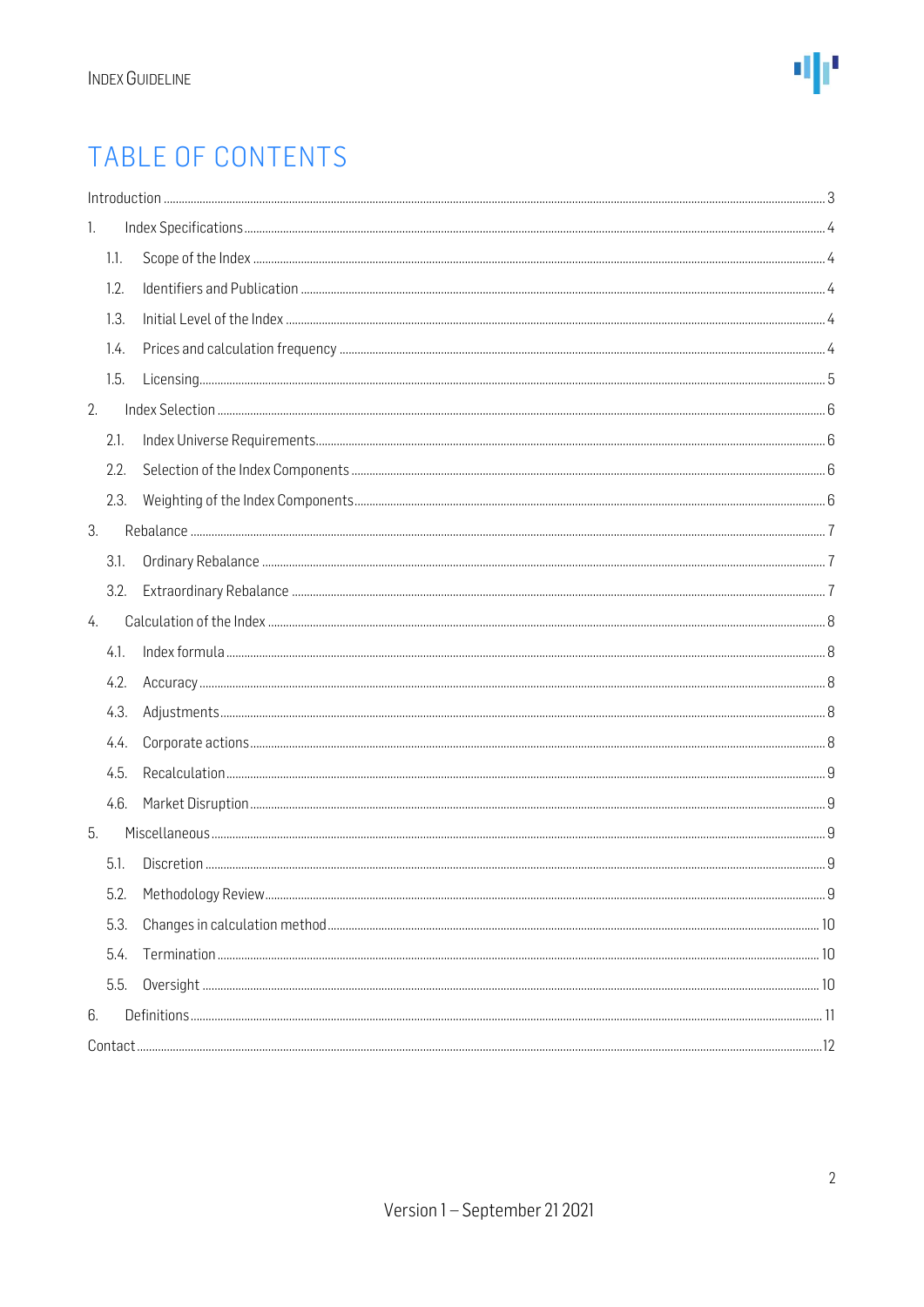### <span id="page-2-0"></span>INTRODUCTION

This document (the "GUIDELINE") is to be used as a guideline with regard to the composition, calculation and maintenance of the Solactive BBVA ixESG Global Leaders EUR 2% Decrement Index (the "INDEX"). Any amendments to the rules made to the GUIDELINE are approved by the OVERSIGHT COMMITTEE specified in Section 5.5. The INDEX is owned, calculated, administered and published by Solactive AG ("SOLACTIVE") assuming the role as administrator (the "INDEX ADMINISTRATOR") under the Regulation (EU) 2016/1011 (the "BENCHMARK REGULATION" or "BMR"). The name "Solactive" is trademarked.

The text uses defined terms which are formatted with "SMALL CAPS". Such Terms shall have the meaning assigned to them as specified in Section 6 (Definitions).

THE GUIDELINE AND THE POLICIES AND METHODOLOGY DOCUMENTS REFERENCED HEREIN CONTAIN THE UNDERLYING PRINCIPLES AND RULES REGARDING THE STRUCTURE AND OPERATION OF THE INDEX. SOLACTIVE DOES NOT OFFER ANY EXPLICIT OR TACIT GUARANTEE OR ASSURANCE, NEITHER PERTAINING TO THE RESULTS FROM THE USE OF THE INDEX NOR THE LEVEL OF THE INDEX AT ANY CERTAIN POINT IN TIME NOR IN ANY OTHER RESPECT.SOLACTIVE STRIVES TO THE BEST OF ITS ABILITY TO ENSURE THE CORRECTNESS OF THE CALCULATION. THERE IS NO OBLIGATION FOR SOLACTIVE – IRRESPECTIVE OF POSSIBLE OBLIGATIONS TO ISSUERS – TO ADVISE THIRD PARTIES, INCLUDING INVESTORS AND/OR FINANCIAL INTERMEDIARIES, OF ANY ERRORS IN THE INDEX. THE PUBLICATION OF THE INDEX BY SOLACTIVE DOES NOT CONSTITUTE A RECOMMENDATION FOR CAPITAL INVESTMENT AND DOES NOT CONTAIN ANY ASSURANCE OR OPINION OF SOLACTIVE REGARDING A POSSIBLE INVESTMENT IN A FINANCIAL INSTRUMENT BASED ON THIS INDEX.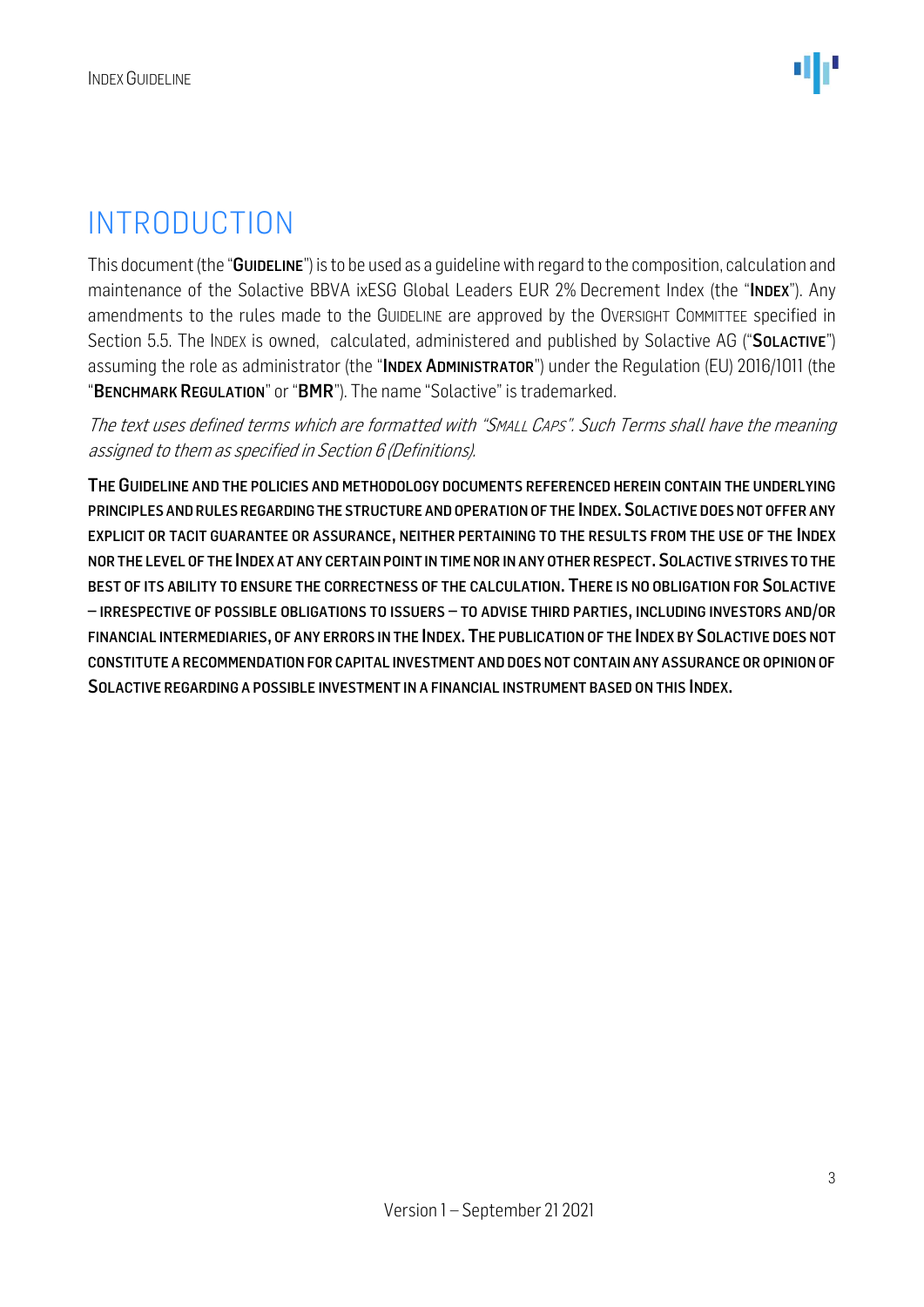# <span id="page-3-0"></span>1. INDEX SPECIFICATIONS

#### <span id="page-3-1"></span>1.1. SCOPE OF THE INDEX

The INDEX aims to track the performance of a the Solactive BBVA ixESG Global Leaders EUR 2% Decrement Index subject to an adjusted return factor of 2 percent per annum.

The INDEX is calculated in EUR.

#### <span id="page-3-2"></span>1.2. IDENTIFIERS AND PUBLICATION

The INDEX is published under the following identifiers:

| <b>SIN</b>   | Currency | ype | <b>BBG</b> ticker |
|--------------|----------|-----|-------------------|
| DE000SL0DTW2 | EUR      | AR  | SBVESGE2 Index    |
|              |          |     |                   |

\*AR means that the Index is calculated as adjusted return index, following the formula specified in Section 4.

The INDEX is published on the website of the INDEX ADMINISTRATOR [\(www.solactive.com\)](http://www.solactive.com/) and is, in addition, available via the price marketing services of Boerse Stuttgart GmbH and may be distributed to all of its affiliated vendors. Each vendor decides on an individual basis as to whether it will distribute or display the INDEX via its information systems.

Any publication in relation to the INDEX (e.g. notices, amendments to the GUIDELINE) will be available at the website of the INDEX ADMINISTRATOR: [https://www.solactive.com/news/announcements/.](https://www.solactive.com/news/announcements/)

#### <span id="page-3-3"></span>1.3. INITIAL LEVEL OF THE INDEX

The initial level of the INDEX on the START DATE is 1000. Historical values from the LIVE DATE will be recorded in accordance with Article 8 of the BMR. Levels of the INDEX published for a period prior to the LIVE DATE have been back-tested.

#### <span id="page-3-4"></span>1.4. PRICES AND CALCULATION FREQUENCY

The level of the INDEX is calculated on each CALCULATION DAY from 08:00 a.m. to 10:53 p.m. CET based on the INDEX PRICES of the INDEX COMPONENT.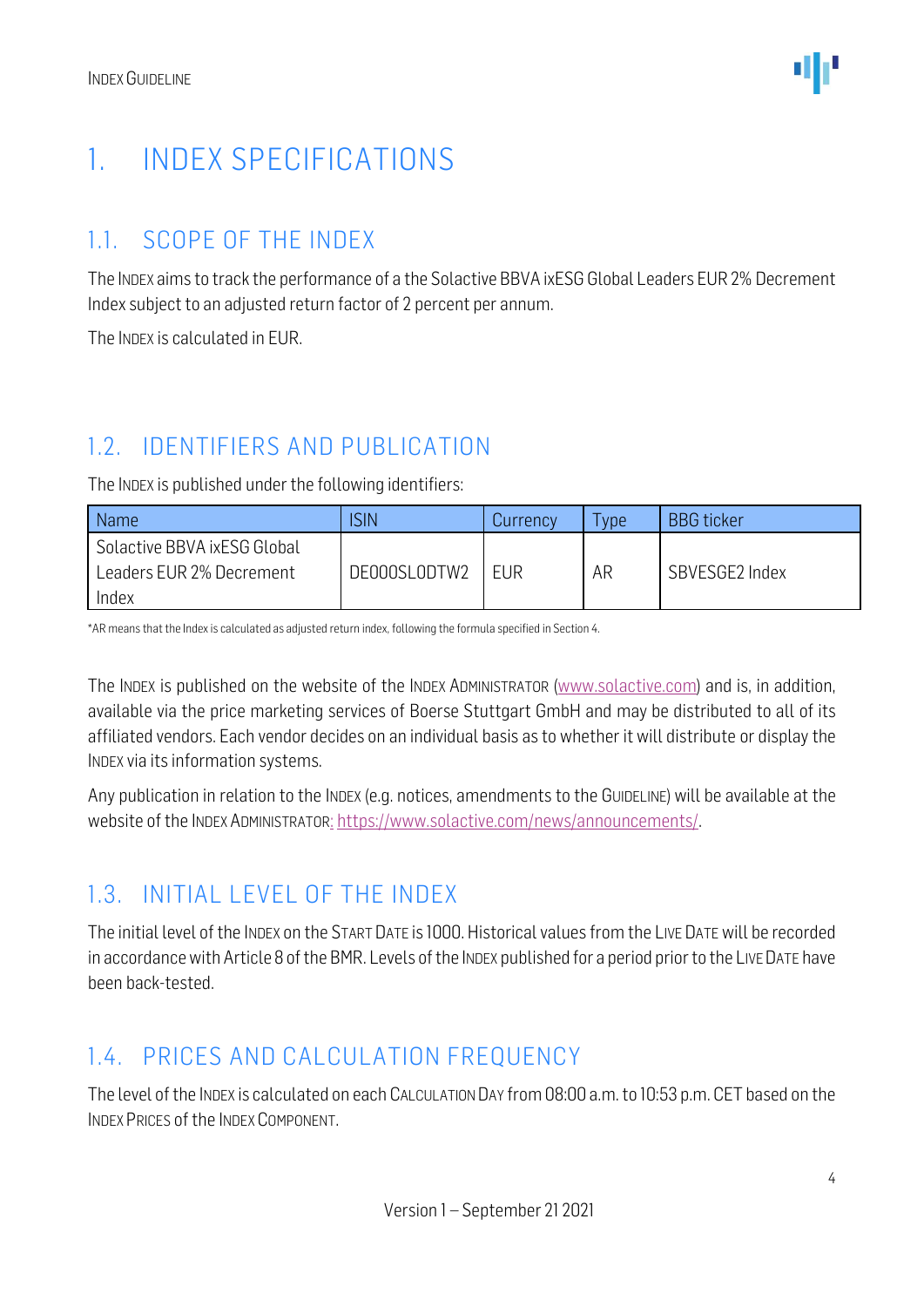In addition to the intraday calculation a closing level of the INDEX for each CALCULATION DAY is also calculated. This closing level is based on the CLOSING PRICES for the INDEX COMPONENT.

#### <span id="page-4-0"></span>1.5. LICENSING

Licenses to use the INDEX as the underlying value for financial instruments, investment funds and financial contracts may be issued to stock exchanges, banks, financial services providers and investment houses by SOLACTIVE.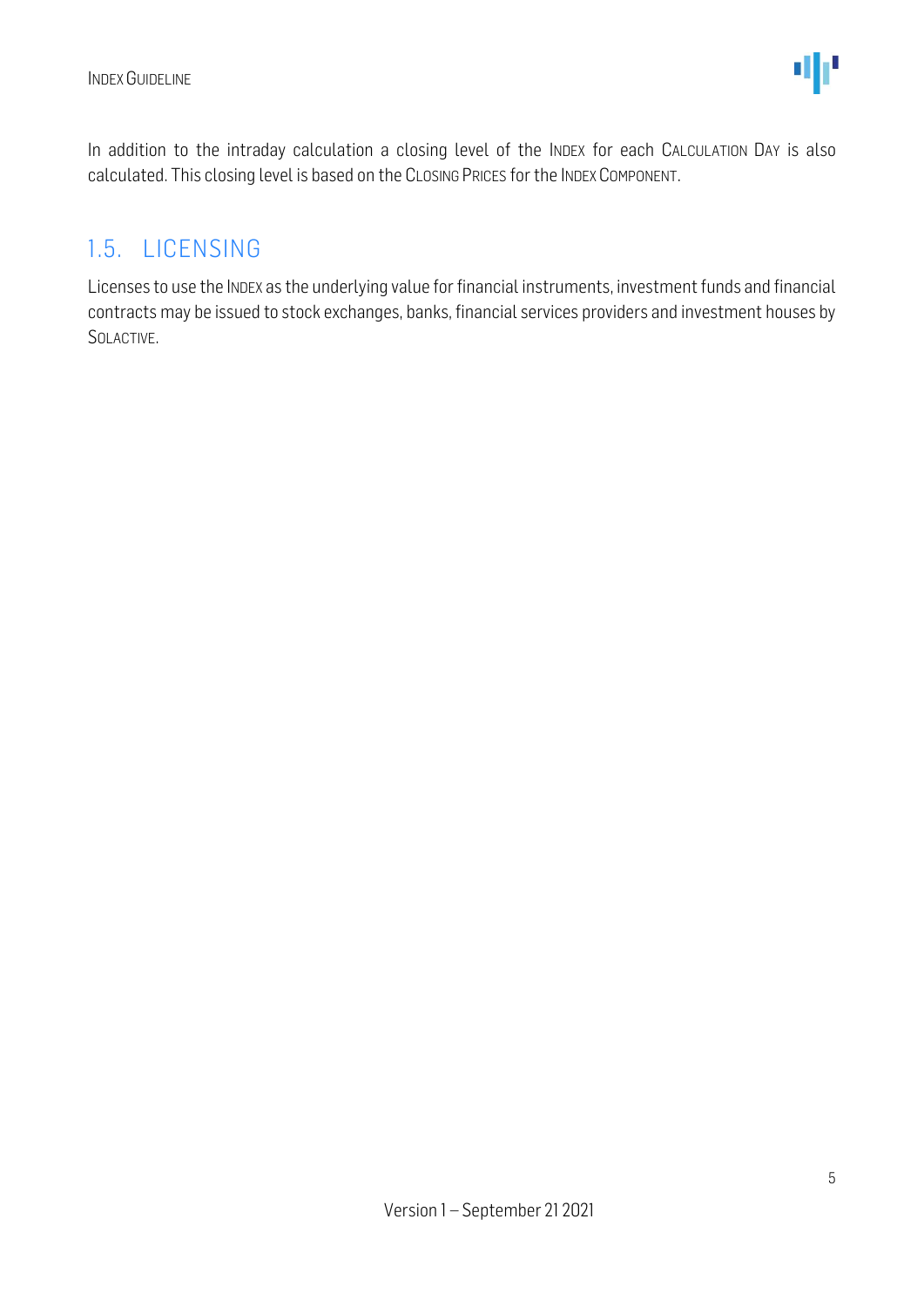

## <span id="page-5-0"></span>2. INDEX SELECTION

Not applicable

#### <span id="page-5-1"></span>2.1. INDEX UNIVERSE REQUIREMENTS

Not applicable

#### <span id="page-5-2"></span>2.2. SELECTION OF THE INDEX COMPONENTS

The only INDEX COMPONENT of the INDEX is the Solactive BBVA ixESG Global Leaders EUR Index NTR (ISIN: DE000SL0BT75, BBG: SBVESGEN Index), in the following referred to as the UNDERLYING INDEX.

#### <span id="page-5-3"></span>2.3. WEIGHTING OF THE INDEX COMPONENTS

Not applicable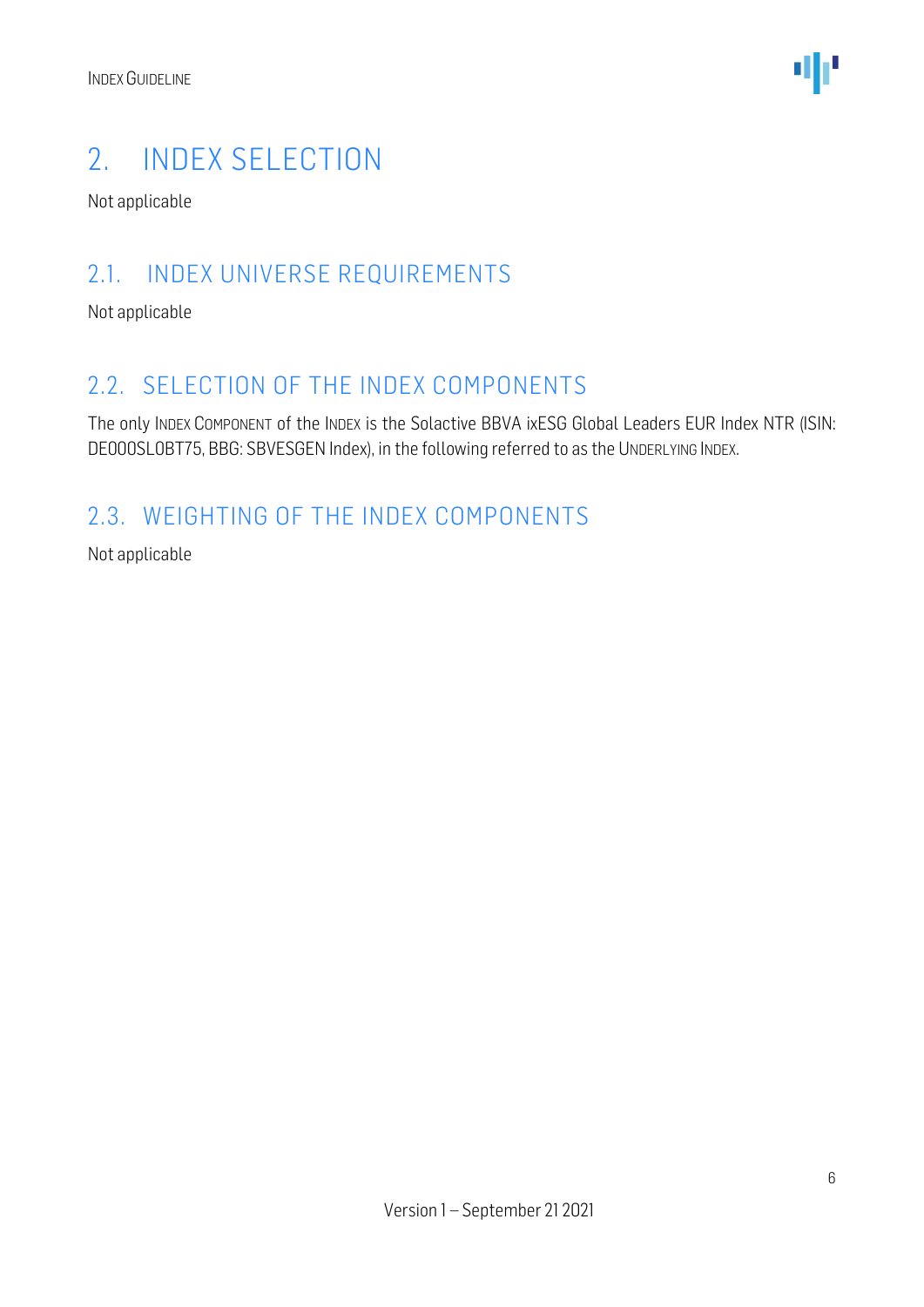

# <span id="page-6-0"></span>3. REBALANCE

#### <span id="page-6-1"></span>3.1. ORDINARY REBALANCE

Not applicable

#### <span id="page-6-2"></span>3.2. EXTRAORDINARY REBALANCE

The INDEX is not rebalanced extraordinarily.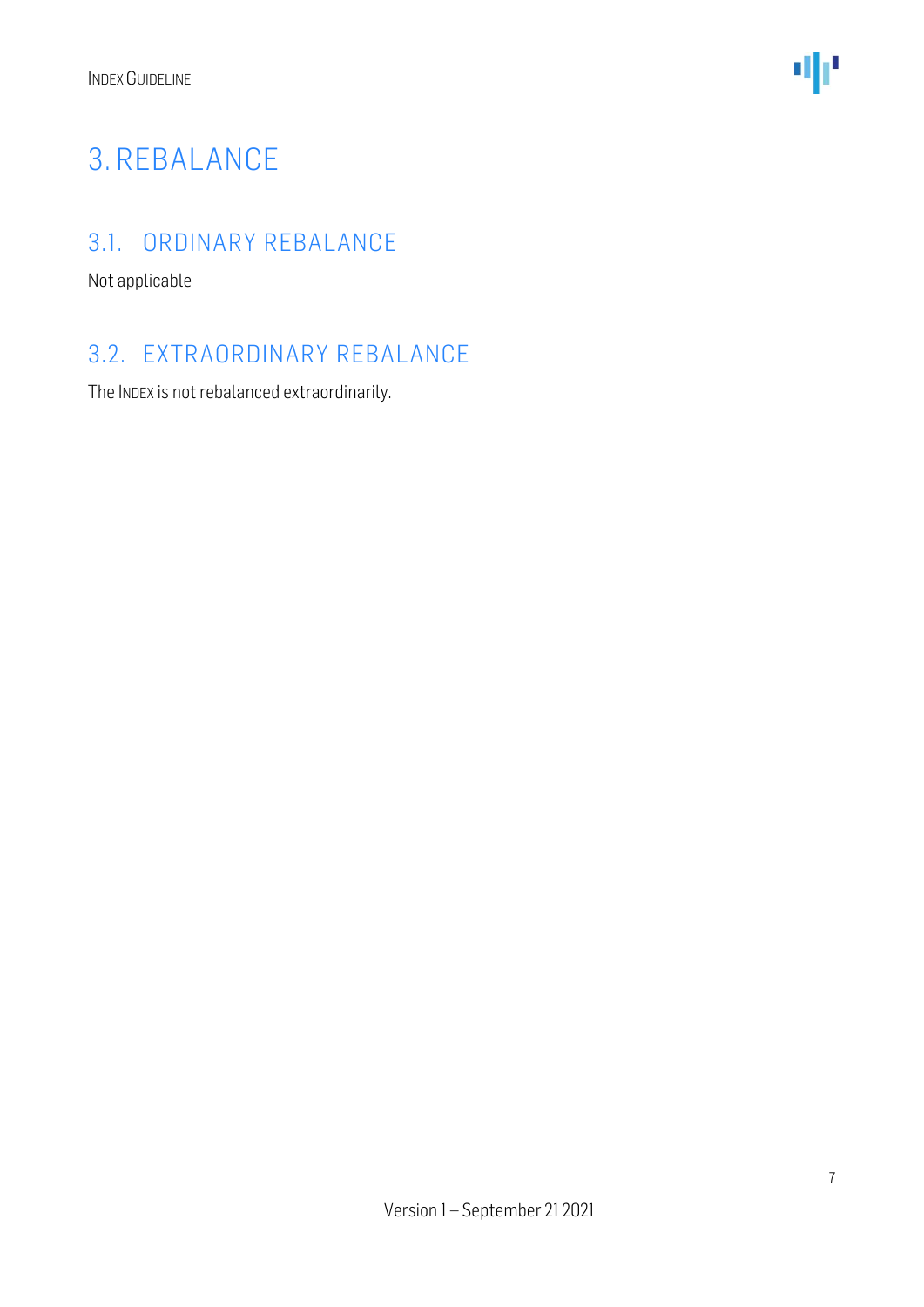# <span id="page-7-0"></span>4. CALCULATION OF THE INDEX

#### <span id="page-7-1"></span>4.1. INDEX FORMULA

The INDEX is calculated as an adjusted return Index according to the following formula:

$$
Index_t = Index_{t-1} * \left(\frac{UI_t}{UI_{t-1}} - AF * \frac{DC_{t,t-1}}{365}\right)
$$

Where:

 $Index_t$ : The level of the Index as of Calculation Day t

 $Index_{t-1}$ : The level of the INDEX as of CALCULATION DAY t-1

 $UI_t$ : The level of the UNDERLYING INDEX as of CALCULATION DAY t

 $UI_{t-1}$ : The level of the UNDERLYING INDEX as of CALCULATION DAY t-1

 $AF$ : The adjustment factor of 2 percent

 $DC_{t,t-1}$ : The number of calendar days between CALCULATION DAY t (including) and CALCULATION DAY t-1 (excluding)

#### <span id="page-7-2"></span>4.2. ACCURACY

The level of the INDEX will be rounded to 4 decimal places. INDEX PRICES will be unrounded for the Closing Calculation.

#### <span id="page-7-3"></span>4.3. ADJUSTMENTS

Not applicable

#### <span id="page-7-4"></span>4.4. CORPORATE ACTIONS

Not applicable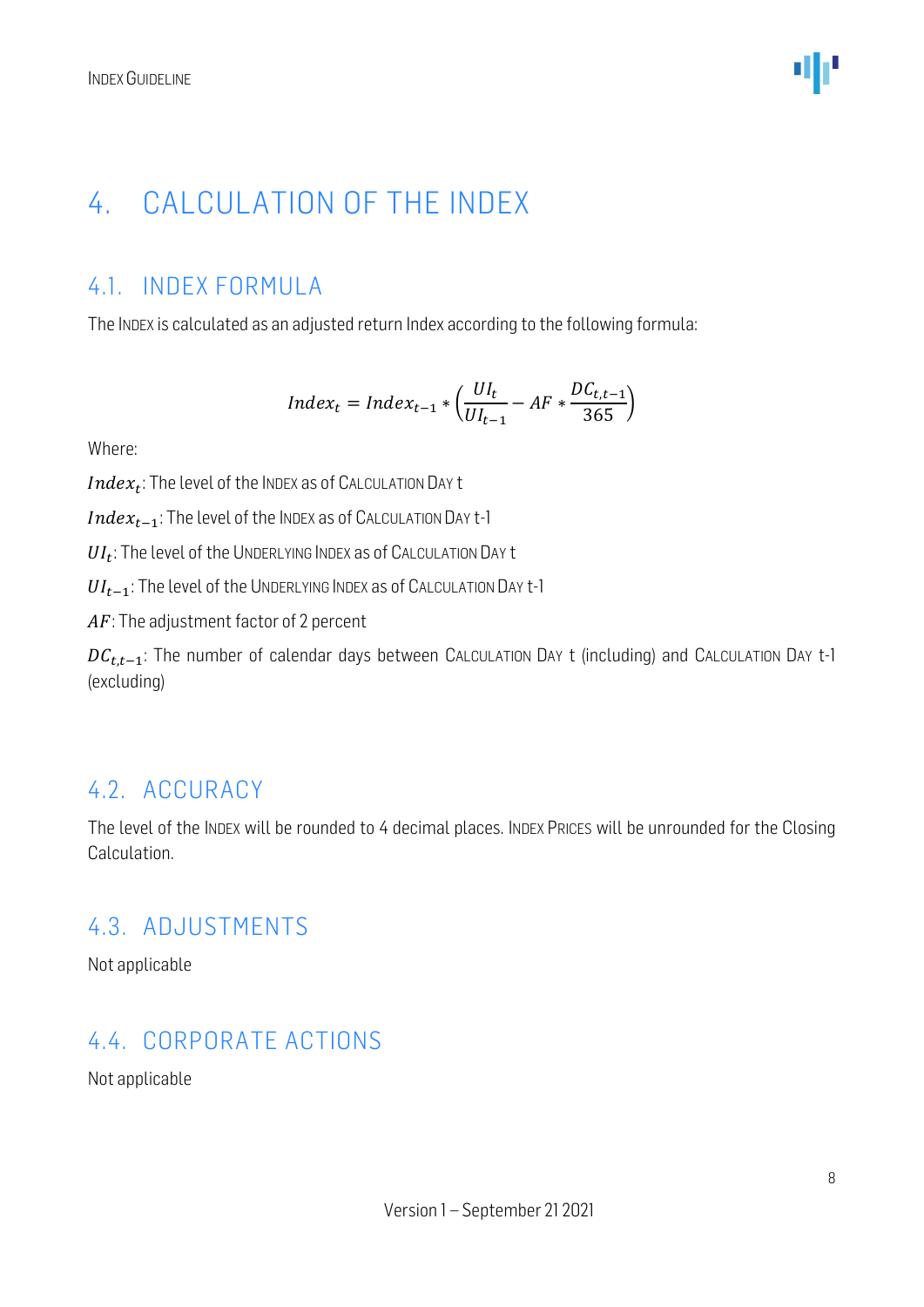#### <span id="page-8-0"></span>4.5. RECALCULATION

SOLACTIVE makes the greatest possible efforts to accurately calculate and maintain its indices. However, errors in the determination process may occur from time to time for variety reasons (internal or external) and therefore, cannot be completely ruled out. SOLACTIVE endeavors to correct all errors that have been identified within a reasonable period of time. The understanding of "a reasonable period of time" as well as the general measures to be taken are generally depending on the underlying and is specified in the Solactive Correction Policy, which is incorporated by reference and available on the SOLACTIVE website: [https://www.solactive.com/documents/correction-policy/.](https://www.solactive.com/documents/correction-policy/)

#### <span id="page-8-1"></span>4.6. MARKET DISRUPTION

In periods of market stress SOLACTIVE calculates its indices following predefined and exhaustive arrangements as described in the Solactive Disruption Policy, which is incorporated by reference and available on the SOLACTIVE website: [https://www.solactive.com/documents/disruption-policy/.](https://www.solactive.com/documents/disruption-policy/) Such market stress can arise due to a variety of reasons, but generally results in inaccurate or delayed prices for one or more INDEXCOMPONENTS. The determination of the INDEXmay be limited or impaired at times of illiquid or fragmented markets and market stress.

# <span id="page-8-2"></span>5. MISCELLANEOUS

#### <span id="page-8-3"></span>5.1. DISCRETION

Any discretion which may need to be exercised in relation to the determination of the INDEX (for example the determination of the INDEX UNIVERSE (if applicable), the selection of the INDEX COMPONENTS (if applicable) or any other relevant decisions in relation to the INDEX) shall be made in accordance with strict rules regarding the exercise of discretion or expert judgement.

#### <span id="page-8-4"></span>5.2. METHODOLOGY REVIEW

The methodology of the INDEX is subject to regular review, at least annually. In case a need of a change of the methodology has been identified within such review (e.g. if the underlying market or economic reality has changed since the launch of the INDEX, i.e. if the present methodology is based on obsolete assumptions and factors and no longer reflects the reality as accurately, reliably and appropriately as before), such change will be made in accordance with the Solactive Methodology Policy, which is incorporated by reference and available on the SOLACTIVE website: [https://www.solactive.com/documents/methodology-policy/.](https://www.solactive.com/documents/methodology-policy/)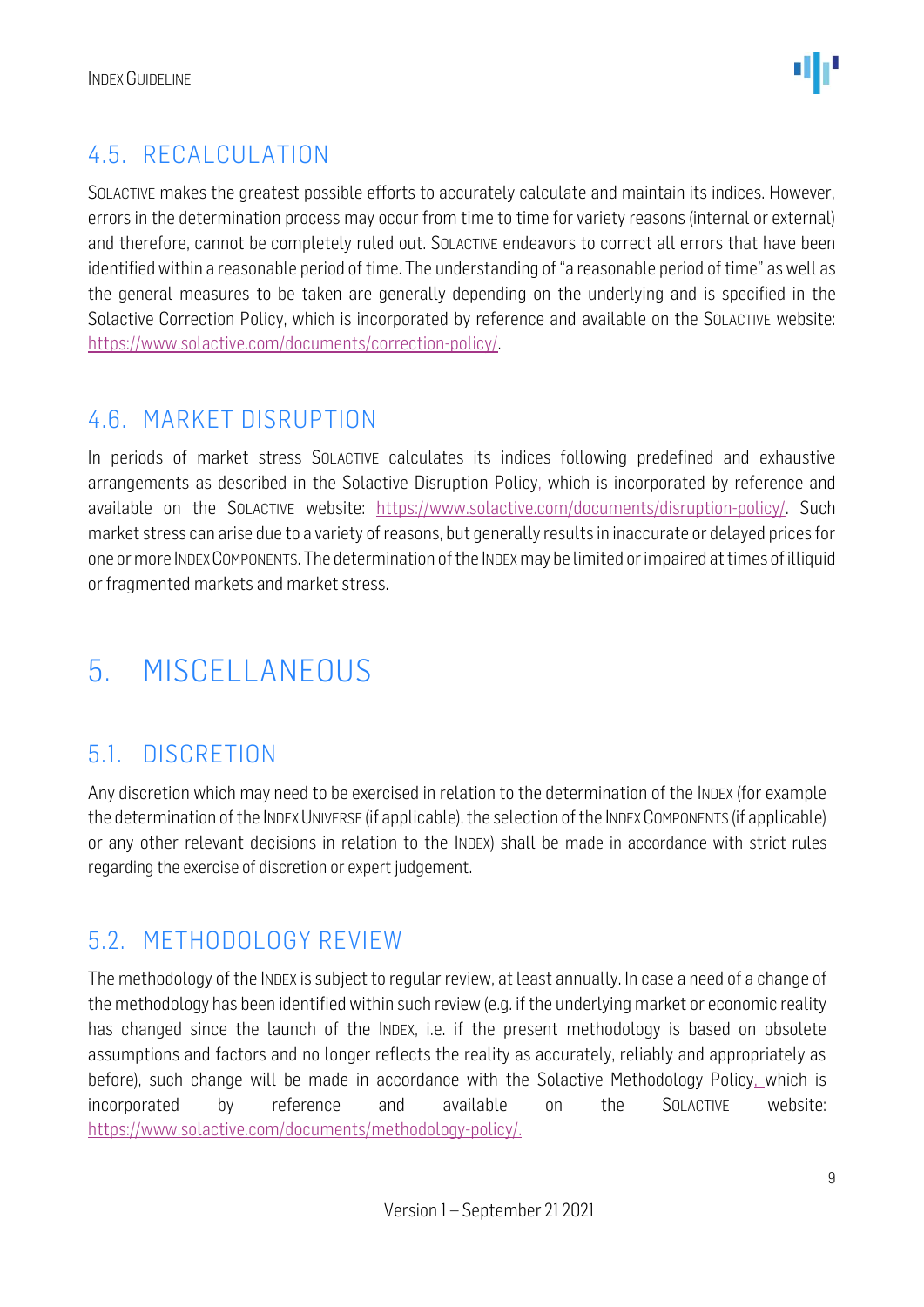Such change in the methodology will be announced on the SOLACTIVE website under the Section "Announcement", which is available at https://www.solactive.com/news/announcements/. The date of the last amendment of this INDEX is contained in this GUIDELINE.

#### <span id="page-9-0"></span>5.3. CHANGES IN CALCULATION METHOD

The application by the INDEX ADMINISTRATOR of the method described in this document is final and binding. The INDEXADMINISTRATOR shall apply the method described above for the composition and calculation of the INDEX. However, it cannot be excluded that the market environment, supervisory, legal and financial or tax reasons may require changes to be made to this method. The INDEX ADMINISTRATOR may also make changes to the terms and conditions of the INDEX and the method applied to calculate the INDEX that it deems to be necessary and desirable in order to prevent obvious or demonstrable error or to remedy, correct or supplement incorrect terms and conditions. The INDEX ADMINISTRATOR is not obliged to provide information on any such modifications or changes. Despite the modifications and changes, the INDEX ADMINISTRATOR will take the appropriate steps to ensure a calculation method is applied that is consistent with the method described above.

#### <span id="page-9-1"></span>5.4. TERMINATION

SOLACTIVE makes the greatest possible efforts to ensure the resilience and continued integrity of its indices over time. Where necessary, SOLACTIVE follows a clearly defined and transparent procedure to adapt Index methodologies to changing underlying markets (see Section 5.2 "Methodology Review") in order to maintain continued reliability and comparability of the indices. Nevertheless, if no other options are available the orderly cessation of the INDEX may be indicated. This is usually the case when the underlying market or economic reality, which an index is set to measure or to reflect, changes substantially and in a way not foreseeable at the time of inception of the index, the index rules, and particularly the selection criteria, can no longer be applied coherently or the index is no longer used as the underlying value for financial instruments, investment funds and financial contracts.

SOLACTIVE has established and maintains clear guidelines on how to identify situations in which the cessation of an index is unavoidable, how stakeholders are to be informed and consulted and the procedures to be followed for a termination or the transition to an alternative index. Details are specified in the Solactive Termination Policy, which is incorporated by reference and available on the SOLACTIVE website: [https://www.solactive.com/documents/termination-policy/.](https://www.solactive.com/documents/termination-policy/)

#### <span id="page-9-2"></span>5.5. OVERSIGHT

An oversight committee composed of staff from SOLACTIVE and its subsidiaries (the "OVERSIGHT COMMITTEE") is responsible for decisions regarding any amendments to the rules of the INDEX. Any such amendment,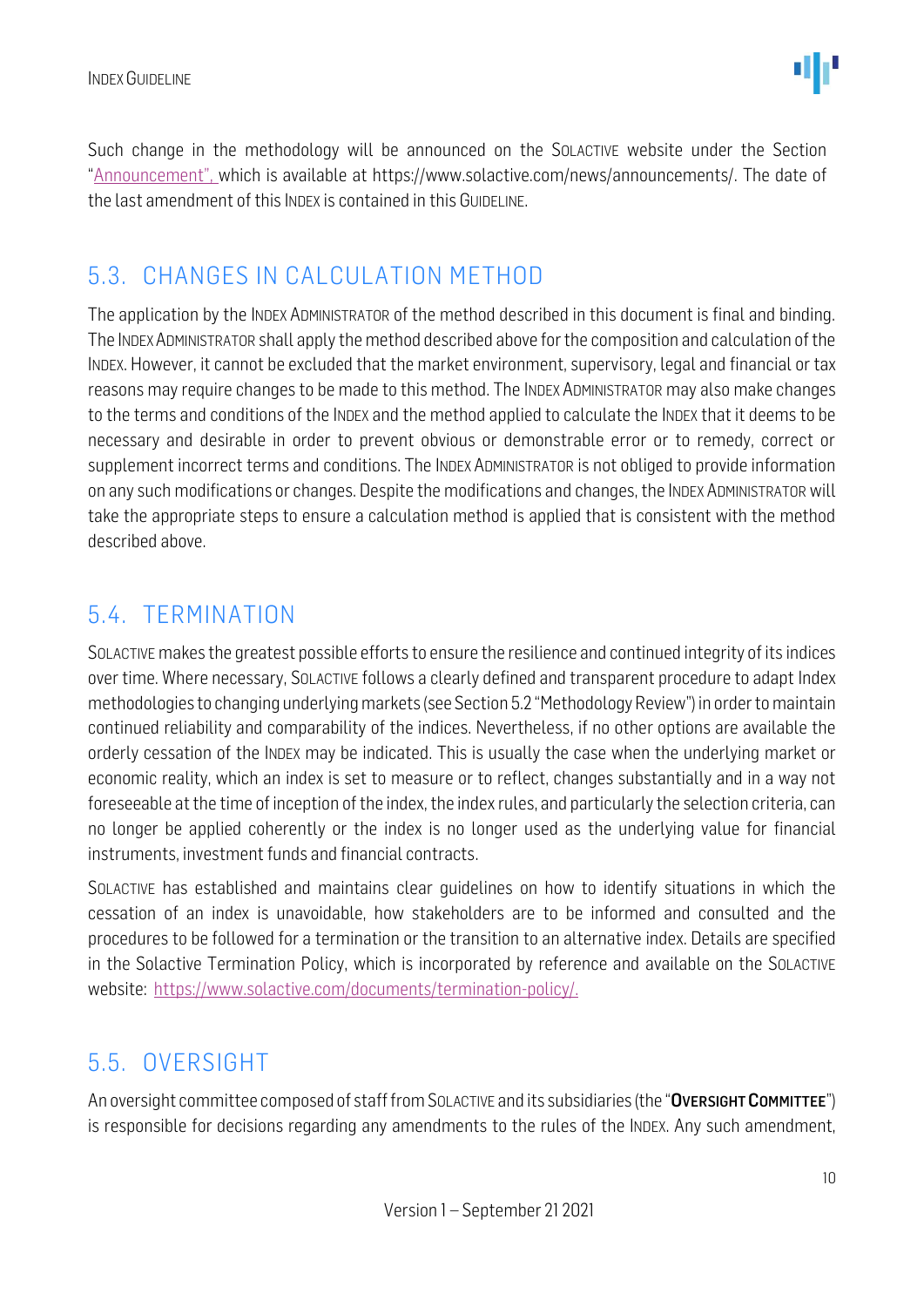which may result in an amendment of the GUIDELINE, must be submitted to the OVERSIGHT COMMITTEE for prior approval and will be made in compliance with the [Methodology](http://methodology/) Policy, which is available on the SOLACTIVE website: [https://www.solactive.com/documents/methodology-policy/.](https://www.solactive.com/documents/methodology-policy/)

### <span id="page-10-0"></span>6. DEFINITIONS

"BENCHMARK REGULATION" shall have the meaning as defined in Section "Introduction".

"BMR" shall have the meaning as defined in Section "Introduction".

"CALCULATION DAY" is a day on which Target2 system is open for general business.

The "CLOSING PRICE" in respect of an INDEX COMPONENT and a CALCULATION DAY is a security's final regularhours INDEX PRICE as calculated and published by SOLACTIVE.

"GUIDELINE" shall have the meaning as defined in Section "Introduction".

"INDEX" shall have the meaning as defined in Section "Introduction".

"INDEX ADMINISTRATOR" shall have the meaning as defined in Section "Introduction".

"INDEX COMPONENT" is each security reflected in the INDEX.

"INDEX COMPONENT REQUIREMENTS" shall have the meaning as defined in Section 2.2.

"INDEX CURRENCY" is the currency specified in the column "Currency" in the table in Section 1.2.

"INDEX PRICE" is the level of the UNDERLYING INDEX as calculated and published by SOLACTIVE.

"INDEX UNIVERSE REQUIREMENTS" shall have the meaning as defined in Section 2.1.

"INDEX UNIVERSE" is the sum of all financial instruments which fulfill the INDEX UNIVERSE REQUIREMENTS.

"LIVE DATE" is 21st September 2021.

"OVERSIGHT COMMITTEE" shall have the meaning as defined in Section 5.5.

"SOLACTIVE" shall have the meaning as defined in Section "Introduction".

"START DATE" is 5th March 2007